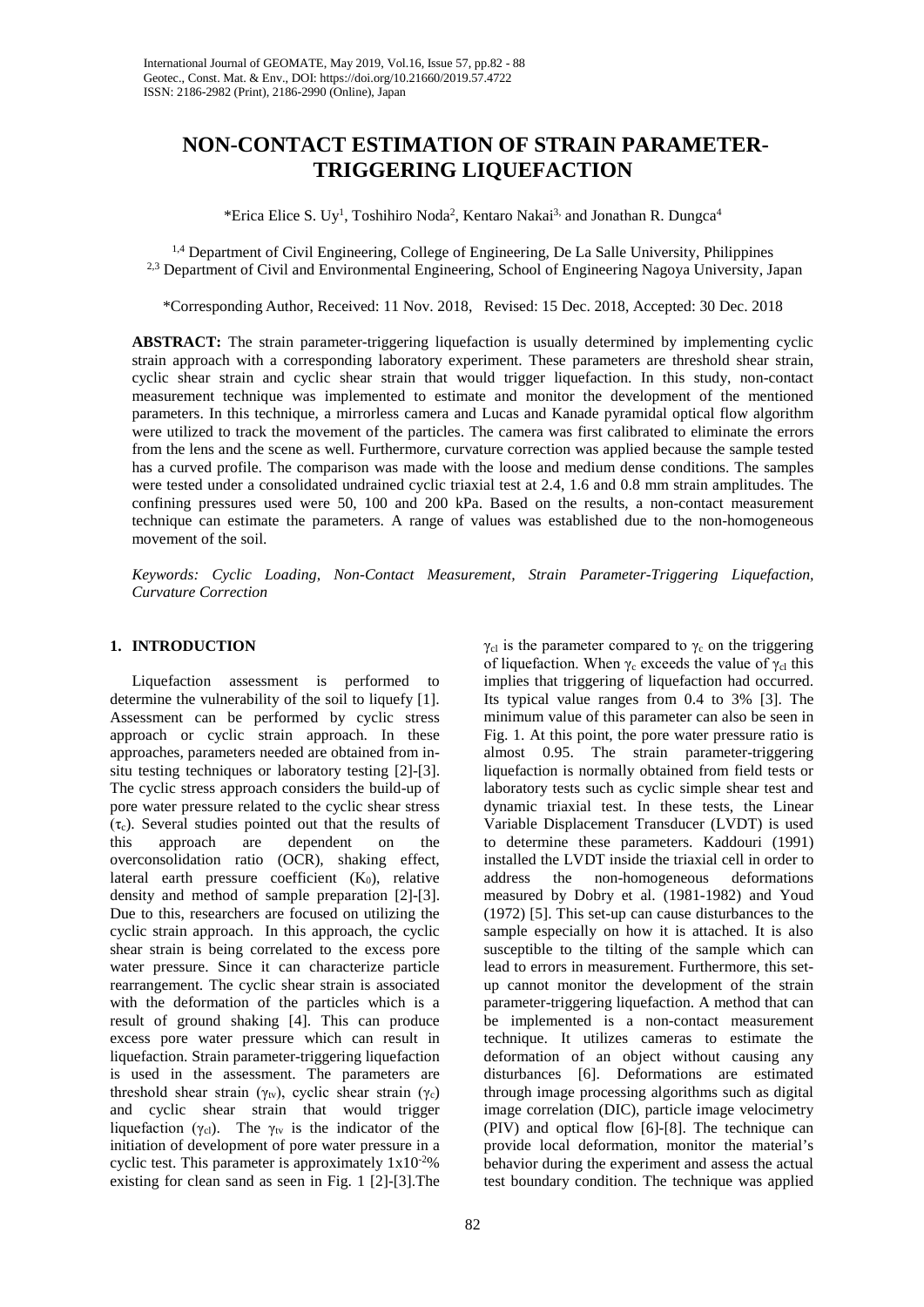in a cyclic triaxial test. Based on the results, the technique has the capacity to measure the development of deformation [7]-[8]. In this study, non-contact measurement technique was used to estimate and monitor the strain parameter-triggering liquefaction. Two-dimensional image processing was implemented. Lucas and Kanade pyramidal optical flow algorithm were used to track the deformation. A mirrorless camera was used because it is more economical compared to a single lens reflex (SLR) camera or a high-speed camera. The strain-controlled consolidated undrained test was performed for a loose and medium dense condition.



Fig.1 Pore water pressure ratio plotted against  $γ<sub>c</sub> [3]$ 

# **2. NON-CONTACT MEASUREMENT**

## **2.1 Calibration**

The non-contact measurement was carried out by using a mirrorless camera and optical flow algorithm. The camera was initially calibrated and it is divided into two phases. In the first phase, a calibration grid, as seen in Fig. 2a, with uniform dimension and spacing, was used as a target to extract the internal and external camera parameters. These parameters were used to determine the position of the points with respect to the camera coordinate system. This was followed by applying the polynomial distortion model to correct the distortion from the lens. In the second phase, a magnification factor was determined. This was to eliminate the magnification from the triaxial cell and water. Measurements were made using a straight edge block, Fig. 2b. It was carried out by placing the straight edge block in the triaxial cell and it was submerged with water. It can be seen that rectangular targets were also placed on the block. Different sizes were used to determine the amount of magnification encountered. The dimension of the block is 10.0 cm x 7.0 cm. The dimensions of the targets are tabulated in Table 1. A straight edged block and rectangular targets were also used in order to have an easy detection of the dimensions. Edge detection was the image processing method used to determine their dimensions. In order to determine the magnification factor, the actual dimension was plotted against the

measurement from image processing. The slope of the plot is the magnification factor. The values obtained were 0.7036 and 0.8579 for the x and ydirections, respectively. During this phase, the camera settings and the exact location of the camera were determined. In order to ensure that the position of the camera was fixed, it was placed at the back of the equipment. It was placed 42 cm from the equipment. In this location, the camera will not be disturbed during the duration of the experiment. Lighting was also controlled in order to avoid noise from uneven lighting. The area where uneven light penetrated was covered with black paper. Furthermore, a spot light was placed to improve the distribution of light.



Fig.2 Calibration tools (a) calibration grid (b) straight edge block

|  | Table 1 Dimension of the targets |  |  |
|--|----------------------------------|--|--|
|--|----------------------------------|--|--|

| Target | Dimension (LxH) (cm) |
|--------|----------------------|
|        | 0.7x1.0              |
|        | 0.7x1.0              |
|        | 0.7x0.7              |
|        | 0.7x2.0              |
|        | 0.7x0.5              |

# **2.2 Curvature Correction**

The samples tested were in a cylindrical shape. Since only 2D image processing was implemented in the study the curvature effect needs to be corrected. The images of the sample were corrected using the polynomial model. This model is usually applied in a geometric correction since it can correct more complicated types of distortion such as curved surfaces [9]. The model is also known as nonlinear transformation equation and it has the following expression:

$$
x' = a_0 + a_1x + a_2y + a_3x^2 + a_4xy + a_5y^2
$$
  
\n
$$
y' = b_0 + b_1x + b_2y + b_3x^2 + b_4xy + b_5y^2
$$
\n(1)

where  $x'$  and  $y'$  = corrected real-world coordinates in  $x$ - and  $y$ -axis;  $x$  and  $y =$  original real-world coordinates in x- and y-axis; a<sub>0</sub> to a<sub>5</sub> and b<sub>0</sub> to b<sub>5</sub> = polynomial correction parameters. The parameters were obtained by the least square error method for each experiment.

In order to validate the model applied, corrected deformation readings were compared to the LVDT. The target points chosen are shown in Fig. 3. These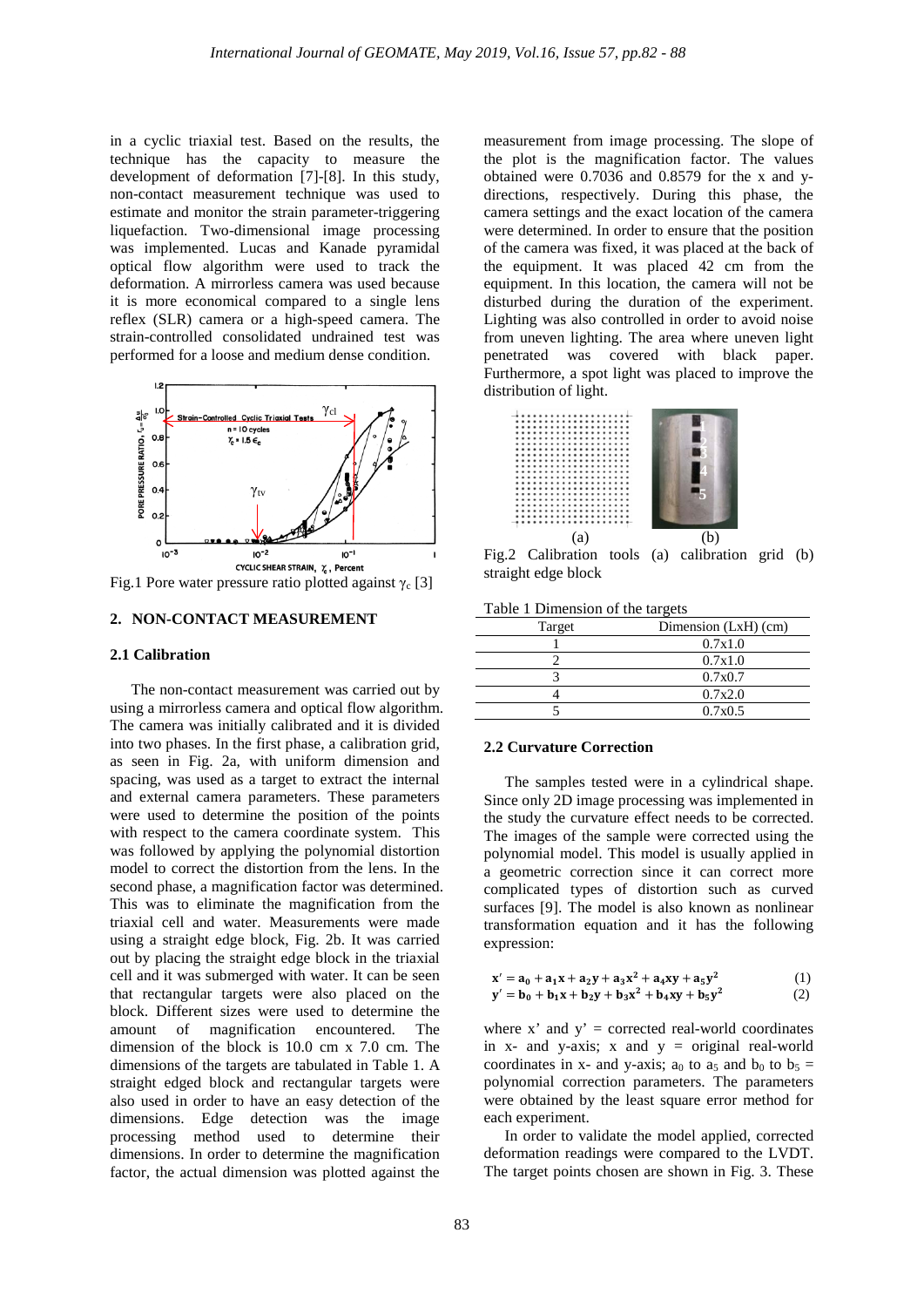points were chosen since it is independent of the soil movement. The displacement of the soil based on the results can be smaller or larger than the LVDT. The typical results are shown in Figs. 4-5. It is noticeable that the rightmost side experienced more curvature than the leftmost side. It can be seen on the extension loading of the rightmost side of the displacements from image processing (IP) were smaller. Applying the curvature correction lessened the errors from IP. The errors at the left target lessened from 0.14 - 34.32% to 0.10 - 29.81%. For the right target, it lessened from 0.133 -37.671% to 0.031 - 29.236%. Based on these results, the polynomial model was adopted to correct the curvature present in the sample. In addition to the calibration previously discussed, curvature correction was always implemented prior to determining the deformation and strain parametertriggering liquefaction. A correction was done with respect to the height of the sample, location, and section being monitored.



Fig.3 Monitored targets for curvature correction



Fig.4 Monitored LT (a) not corrected (b) corrected

#### **2.3 Optical Flow**

Lucas and Kanade pyramidal optical flow algorithm were implemented to estimate monitor the movement of the soil under cyclic loading. The algorithm determines the image displacement  $(d)$  of the point of interest by tracking it in succeeding grayscale images. It is a type of feature based approach where it assumes that brightness is ca onstant variable in the successive images. The algorithm uses image patches together with windowing methods. Least squares technique is implemented to extract the changes in position [11]. The residual function **ε** is minimized to extract the  $d$  [10].

$$
\varepsilon(\vec{a}) = \varepsilon(d_x, d_y) = \sum_{x=u_x-\omega_x}^{u_x+\omega_x} \sum_{x=u_y-\omega_y}^{u_y+\omega_y} [I(x, y) - J(x + dx, y + dy)]^2
$$
\n(3)

where  $I(x, y) =$  First image with  $(x,y)$  pixel location;  $J(x, y)$  = Second image with  $(x,y)$  pixel location; dx,  $dy = image$  displacement and  $\omega_x$ ,  $\omega_y =$  are arbitrary numbers that ranges from 1, 2, 3 or more pixels.

#### **3. CYCLIC TRIAXIAL TEST**

## **3.1 Sample Preparation**

Mikawa number 6 sand was used in the study. It is an artificially produced shaved sample which has high concentrations of silica. It can be considered as silica sand and can be classified as a coarse material. This makes it susceptible to liquefaction. Samples were prepared by air pluviation as specified in the Japanese Geotechnical Society (JGS) standard for sample preparation of coarse granular materials for the triaxial test (JGS 0530-2009) [12]. Loose condition (S1) and medium dense (S2) were prepared to have 30% and 50% as the target relative density, respectively.



Fig.5 Monitored RT (a) not corrected (b) corrected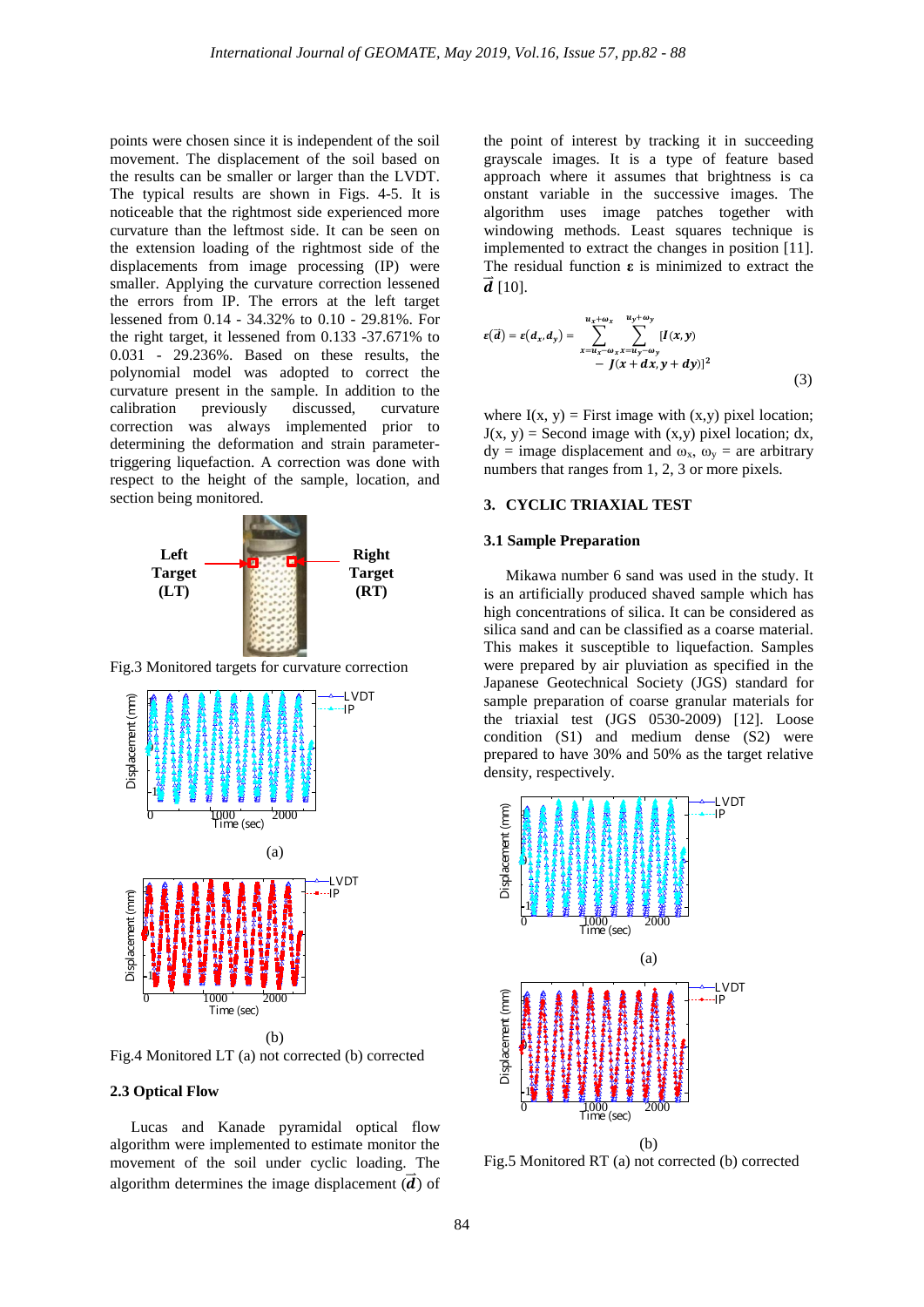#### **3.2 Cyclic Triaxial Test**

The strain-controlled consolidated undrained test was performed as specified in the JGS 0541-2009 [12]. The confining pressure applied was 50, 100 and 200 kPa. The samples were cyclically loaded with 2.4, 1.6 and 0.8 mm strain amplitudes (SA) for 10 cycles. In order to properly estimate the strain parameter-triggering liquefaction, a slow frequency was adopted. Furthermore, images were taken every 5 seconds.

## **4. STRAIN PARAMETER-TRIGGERING LIQUEFACTION**

The strain parameter-triggering liquefaction was estimated using the general engineering shear strain. Equation 4 was used in the computation [13]. The  $\gamma_c$ was first computed. The  $\gamma_{tv}$  and  $\gamma_{cl}$  were determined in correlation with the pore water pressure ratio. This is the ratio of the excess pore water pressure with the confining pressure. The  $\gamma_{\text{tv}}$  has a pore water pressure ratio close to zero or less than 0.1. At this point, there is no development of pore water pressure. The  $\gamma_{\text{cl}}$ , on the other hand, has a value close to 0.95. At this point, the triggering of liquefaction is about to occur. In order to apply Eqn 4, a 5 x 5-pixel rectangular grid was used in the estimation.

$$
\gamma = \frac{1}{2} \left( \frac{\partial v}{\partial x} + \frac{\partial u}{\partial y} \right) \tag{4}
$$

where  $\frac{\partial v}{\partial x}$ ,  $\frac{\partial u}{\partial y}$  = displacement gradient.

The cyclic shear strain that would trigger liquefaction was monitored at in three locations namely, left (L), center (C) and right (R) location. These locations are further subdivided into the top (T), middle (M) and bottom (B) section as seen in Fig. 6. The parameter was monitored at different locations and sections in order to investigate the occurrence of non-homogeneous deformation. The results estimated from IP were compared to the LVDT. Shear strain from LVDT was computed based on the following equation [14]:

$$
\gamma = \varepsilon_a (1 + \nu) \tag{5}
$$

where  $\varepsilon_a$  = axial strain;  $v =$  Poisson's ratio. The Poisson's ratio for saturated sand can be assumed to be 0.5.

#### **5. RESULTS AND DISCUSSION**

In order to verify the strain parameter-triggering liquefaction from the mirrorless camera, its measurements were compared with the LVDT. The LVDT used in the experiment had a rated capacity of 20 mm, a sensitivity of 5 mV/V  $\pm 0.1$  % and measurement uncertainty of within ±0.1 % of its

rated capacity. The comparison was made by choosing a target on the cyclic triaxial equipment. The target used was the top cap. Based on the results as seen in Fig. 7, there was a good agreement between the LVDT and IP. For the internal measurements, the monitored sections are similar to Fig. 6. It can be observed in Fig. 8 that there is an increasing amount of deformation as the monitored section is closer to the top cap or where there is direct contact with the applied load. Once liquefaction occurred it was observed that larger deformation was seen at the top section. The measurement from IP shows that deformation trend at different locations of the sample was not similar. This implies that non-homogeneous deformation exists during cyclic loading. The results of the strain parameter-triggering liquefaction are tabulated in Tables 2-5. Based on the results, a range of values was estimated due to the non-homogeneous movement observed from the locations and sections monitored. The estimated  $\gamma_{tv}$  was observed to have no consistent trend. It was observed that the minimum values estimated for both conditions are in the vicinity of  $10^{-2}\%$ . The results were compared to the typical values. It is consistent with the findings of Dobry and Abdoun (2011) that  $\gamma_{\text{tv}}$  in sands are in the order of  $10^{-2}\%$  or it is approximately  $1x10^{-2}\%$ [2]-[3]. The maximum values, on the other hand, had larger results. This can be caused by the honeycombs present in the sample.



Fig.6 Monitored (a) location and (b) section



Fig.7 Comparison of the  $\gamma_c$  determined from LVDT and IP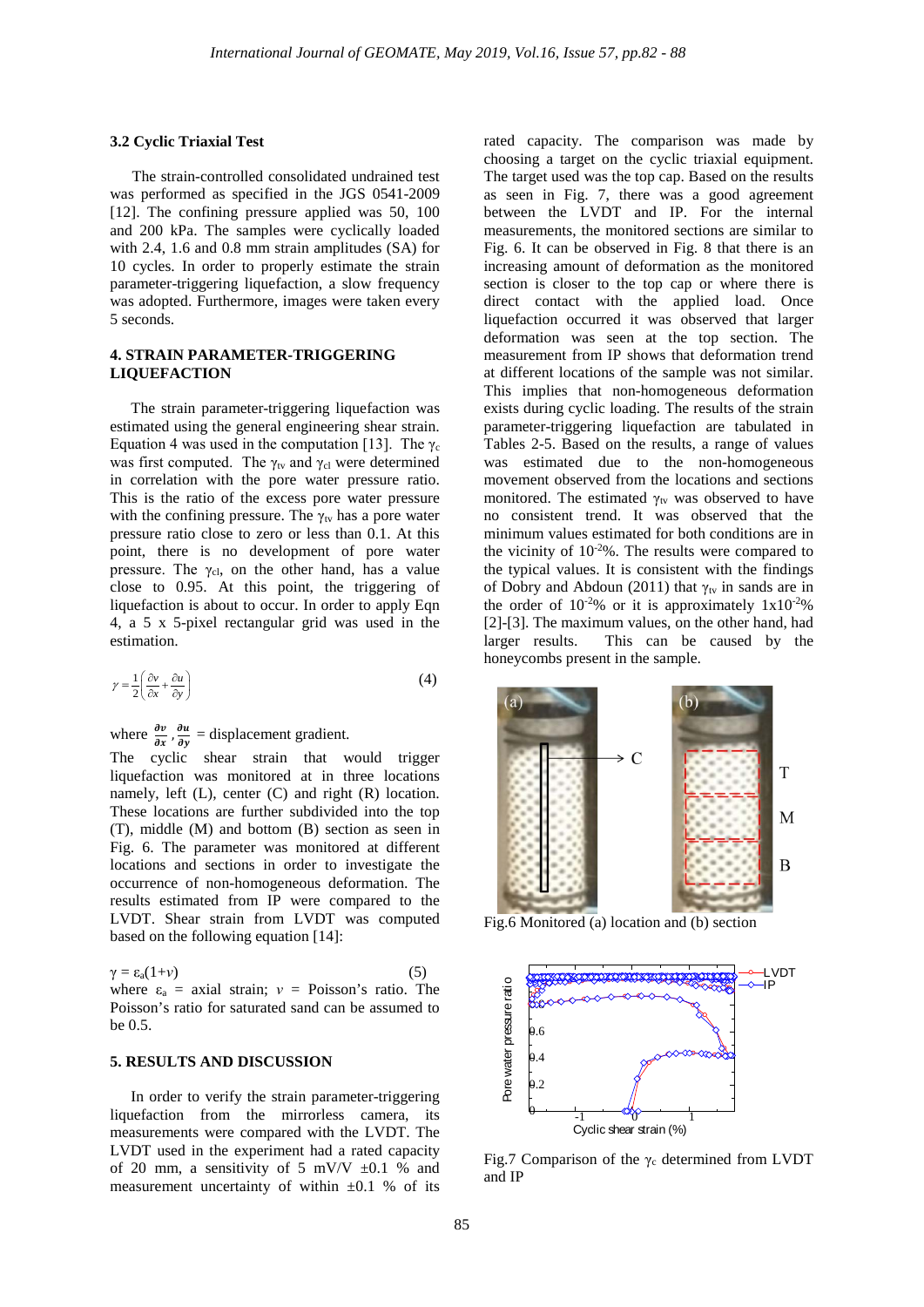|     | L           | Cell Pressure (kPa) |                   |                   |  |  |
|-----|-------------|---------------------|-------------------|-------------------|--|--|
| SА  | $_{\alpha}$ | 50                  | 100               | 200               |  |  |
| 2.4 | т           | 0.0144-0.2948       | 0.0076-0.4225     | 0.0555-0.2619     |  |  |
|     | M           | 0.0265-0.3052       | 0.0020-1.0482     | 0.0066-0.6288     |  |  |
|     | B           | 0.0037-0.5131       | 0.0014-1.6852     | 0.0102-0.4843     |  |  |
| 1.6 | т           | 0.0053-0.7529       | 0.0072-0.4165     | 0.0005-0.2751     |  |  |
|     | M           | 0.0008-0.8727       | $0.0324 - 0.6011$ | $0.0001 - 0.2716$ |  |  |
|     | B           | 0.0005-0.4789       | 0.0172-0.6765     | 0.0001-0.2045     |  |  |
| 0.8 | T           | 0.0033-0.6206       | $0.0011 - 0.4505$ | 0.0110-0.6521     |  |  |
|     | M           | 0.0014-0.8610       | 0.0015-0.5076     | 0.0077-0.5745     |  |  |
|     | B           | 0.0349-0.8843       | $0.0004 - 0.3942$ | 0.0053-0.3090     |  |  |

Table 2  $\gamma$ <sub>tv</sub> for S1 (%) estimated from IP

A similar trend was observed when the IP results were compared with the LVDT results. The LVDT results are tabulated in Table 6. For the  $\gamma_{\text{cl}}$ , the effect of varying the relative density, strain amplitude and confining pressure was investigated. For the relative density, S1 had larger results compared to S2 since it has more voids present. Particle movement was more evident for S1. For the effect of strain amplitude,  $\gamma_{\text{cl}}$  had larger values for 2.4 mm SA. On the other hand,  $\gamma_{\rm cl}$  decreased as the applied SA was smaller. The variation in the results was due to the difference in the applied amount of cyclic deformation. For the effect of increasing the confining pressure, the values for S1and S2 for all sections and locations decreased as the confining pressure was increased. As a whole, the estimated  $\gamma_{cl}$ from IP was observed to be affected by the relative density, strain amplitude and confining pressure.

Table 3  $\gamma$ <sub>cl</sub> for S1 (%) estimated from IP

|           | L           | Cell Pressure (kPa) |               |               |  |  |
|-----------|-------------|---------------------|---------------|---------------|--|--|
| <b>SA</b> | $_{\alpha}$ | 50                  | 100           | 200           |  |  |
| 2.4       | т           | 1.6099-2.8610       | 1.3085-2.9153 | 0.6401-1.6863 |  |  |
|           | M           | 0.6910-4.5103       | 0.5722-2.8932 | 0.0047-0.9335 |  |  |
|           | B           | 0.0039-1.8144       | 0.0178-1.8413 | 0.0114-0.6625 |  |  |
| 1.6       | т           | 0.2668-2.4369       | 0.6478-2.3364 | 0.6681-1.7113 |  |  |
|           | M           | 0.0567-1.8868       | 0.3210-1.8244 | 0.1803-1.4358 |  |  |
|           | B           | 0.0064-3.7311       | 0.0150-0.7113 | 0.0054-0.4504 |  |  |
| 0.8       | т           | 0.5851-1.9680       | 0.2442-0.9192 | 0.1156-1.2943 |  |  |
|           | M           | 0.1452-1.6467       | 0.0163-3.0629 | 0.0187-0.6751 |  |  |
|           | B           | 0.0493-3.2151       | 0.0011-0.6123 | 0.0096-0.4909 |  |  |

Table 4 γ**tv** for S2 (%) estimated from IP

|           | L       | Cell Pressure (kPa) |               |                   |  |  |  |
|-----------|---------|---------------------|---------------|-------------------|--|--|--|
| <b>SA</b> | $_{oc}$ | 50                  | 100           | 200               |  |  |  |
| 2.4       | T       | 0.0049-0.4747       | 0.0282-0.9028 | 0.0197-0.3953     |  |  |  |
|           | М       | 0.0147-0.8319       | 0.0216-0.8536 | 0.0072-0.7722     |  |  |  |
|           | B       | 0.0310-0.7378       | 0.0522-0.9129 | 0.0076-0.3258     |  |  |  |
| 1.6       | T       | 0.0019-0.6675       | 0.0087-1.1841 | 0.0057-0.5601     |  |  |  |
|           | М       | $0.0042 - 1.6312$   | 0.0011-1.0174 | 0.0045-0.4838     |  |  |  |
|           | B       | 0.0038-0.9827       | 0.0019-0.5110 | 0.0083-0.5805     |  |  |  |
| 0.8       | T       | 0.0011-0.3402       | 0.0034-0.5605 | 0.0030-0.5794     |  |  |  |
|           | М       | 0.0023-0.8549       | 0.0019-1.5386 | 0.0008-0.5303     |  |  |  |
|           | B       | 0.0019-0.5144       | 0.0008-0.9354 | $0.0045 - 0.4112$ |  |  |  |

SA L oc Cell Pressure (kPa) 50 100 200 2.4 T 0.2804-1.7204 0.0134-0.8547 0.1739-3.4617 M 0.0646-1.1497 0.0061-1.8240 0.2332-1.4612 B 0.0121-0.6603 0.0022-2.0432 0.0015-0.6380 1.6 T 0.0265-1.2563 0.0393-1.4275 0.0620-1.6479 M 0.0238-1.6607 0.0151-1.2854 0.0261-0.9577 B 0.0060-0.7540 0.0030-1.0280 0.0057-1.0473 0.8 T 0.02419-0.8761 0.0450-1.0730 0.0178-0.8338 M 0.00794-1.9839 0.0094-1.3992 0.0094-0.5083 B 0.00831-0.4566 0.0159-1.3005 0.0140-0.8141

## Table 5  $\gamma_{\text{cl}}$  for S1 (%) estimated from IP

Table 6  $\gamma_{\text{tv}}$  and  $\gamma_{\text{cl}}$  for S1 (%) from LVDT

| SА  | $\gamma_{\rm tv}$   |        |        | $\gamma_{\rm cl}$   |        |        |
|-----|---------------------|--------|--------|---------------------|--------|--------|
|     | Cell Pressure (kPa) |        |        | Cell Pressure (kPa) |        |        |
|     | 50                  | 100    | 200    | 50                  | 100    | 200    |
| 2.4 | 0.0009              | 0.0542 | 0.0828 | 1.7180              | 1.7070 | 1.5062 |
| 1.6 | 0.0386              | 0.0359 | 0.0407 | 1.0876              | 1.1078 | 1.0769 |
| 0.8 | 0.0360              | 0.0451 | 0.0372 | 0.4868              | 0.3800 | 0.0439 |

#### Table 7  $\gamma$ <sub>tv</sub> and  $\gamma$ <sub>cl</sub> for S2 (%) from LVDT

| SА  | $\gamma_{\rm tv}$   |        |                     |        | $\gamma_{\rm cl}$ |        |  |
|-----|---------------------|--------|---------------------|--------|-------------------|--------|--|
|     | Cell Pressure (kPa) |        | Cell Pressure (kPa) |        |                   |        |  |
|     | 50                  | 100    | 200                 | 50     | 100               | 200    |  |
| 2.4 | 0.0792              | 0.0892 | 0.054               | 1.5288 | 1.0169            | 1.3872 |  |
| 1.6 | 0.0046              | 0.0394 | 0.0659              | 0.5182 | 0.7583            | 0.9959 |  |
| 0.8 | 0.0184              | 0.0202 | 0.0315              | 0.4737 | 0.4855            | 0.9959 |  |

In order to verify the results from IP, the typical value of  $γ<sub>cl</sub>$  was compared. The typical value ranges from 0.4-3% [8]. The minimum values for all conditions are within the range. On the other hand, the maximum values are larger. The LVDT results, as seen in Table 7, were also compared and a similar trend was observed. The results were also compared with the range of pore water pressure responses for sands with different relative densities proposed by Dobry (1985). The proposed range had an upper bound and lower bound curve as seen in Fig. 1. These were overlayed to the results of IP to investigate the validity of its results. Typical results are shown in Figs. 9-10. It can be seen that for S1  $\gamma_c$  exceeds the boundary but for estimations prior to liquefaction. Once liquefaction had occurred the estimations are within the boundaries. For S2, more estimation can be seen within the boundary. More movements were present for S1 since it has more voids compared to S2. A difference can also be seen for the results of LVDT when it was compared with the proposed boundary. A smaller SA was used for the proposed boundary. The SA used had a maximum value of approximately 0.675% while a maximum value of 2.4% was used for the study.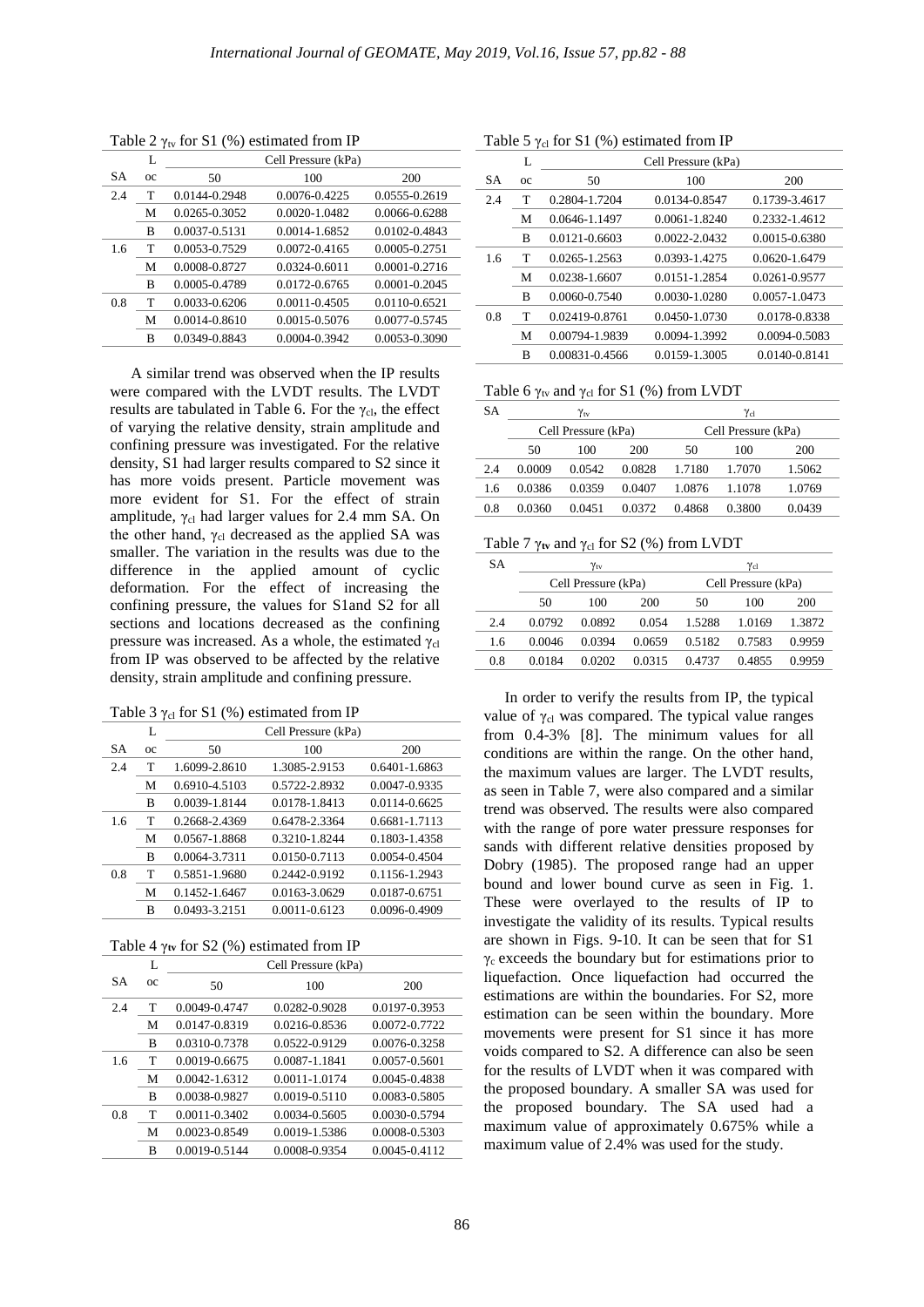

Fig.8 Comparison of the  $\gamma_c$  from LVDT and IP considering the sections monitored



Fig.9 Comparison of the  $\gamma_c$  from LVDT and IP (S1)



Fig.10 Comparison of the  $\gamma_c$  from LVDT and IP (S2)

# **6. CONCLUSION**

Strain parameter-triggering liquefaction was estimated using a non-contact measurement technique. Before applying the technique, calibration was performed to eliminate the distortion from the lens and the scene. In addition to that, curvature correction was implemented with respect to the height of the sample, location, and section being monitored. The curved profile of the soil surface was corrected since it caused an error in the measurement of the deformation. Curvature correction can improve the monitoring of the mirrorless camera. The capacity of the mirrorless camera to estimate the cyclic shear strain was also investigated. The top cap was used as the target and it was compared with the LVDT. A good agreement was observed. For the internal measurement, a nonhomogeneous deformation was observed. The values

increased from the bottom to the top location. For the estimated  $\gamma_{\text{tv}}$ , no consistent trend was observed. Minimum values are within the typical values of 10- <sup>2</sup>% or approximately  $1x10^{-2}$ %. Maximum values, on the other hand, are larger. For the estimated  $\gamma_{\text{cl}}$ , the relative density, strain amplitude and confining pressure. When the results are compared with the proposed boundary of Dobry (1985) it was also observed that the results were greatly affected by the value of SA used. The non-contact measurement technique implemented can still be extended to three-dimensional monitoring. This can be beneficial to understating the whole behavior of the soil as it experiences liquefaction.

## **7. ACKNOWLEDGMENTS**

The researcher would like to express her gratitude to the Engineering Research and Development for Technology, Civil Engineering Department of De La Salle University and the Graduate School of Civil and Environmental Engineering of Nagoya University Geotechnical Engineering Division for their support.

# **8. REFERENCES**

- [1] Dungca, J.R., Kuwano, J., Takahashi, A, Saruwatari, T., Izawa, J., Suzuki, H. and Tokimatsu, K. Shaking table tests on the lateral response of a pile buried in liquid sand. Soil Dynamics and Earthquake Engineering, 2006, Vol. 26, Issue 2-4, pp. 287-295
- [2] Dobry R. and Abdoun, T., Recent Findings on Liquefaction Triggering in Clean and Silty Sands during Earthquakes. Journal of Geotechnical and Geoenvironmental Engineering, Vol. 143, Issue 10, 2017, pp. 04017077-1-19.
- [3] Dobry R. and Abdoun T., Cyclic Shear Strain Needed for Liquefaction Triggering and Assessment of Overburden Pressure Factor Kσ. ASCE Journal of Geotechnical and Geoenvironmental Engineering, 2015, pp. 1-18.
- [4] Derakhshandi, M. et al. (2008). The effect of plastic fines on the pore pressure generation characteristics of saturated sands. Soil Dynamics and Earthquake Engineering, 28, 376–386.
- [5] Kaddouri, A., Mechanical characterization of the threshold strain in sand liquefaction. Proceedings: Second International Conference on Recent Advances In Geotechnical Earthquake Engineering and Soil Dynamics. 1991, pp.2011- 2014.
- [6] Uy E.E.S. and Boonyatee T., Image Processing for Geotechnical Laboratory Measurements. International Journal of GEOMATE, Vol. 10, Issue 22, 2016, pp. 1964-1970.
- [7] Longtan S., Song Y., Yong S., Chuan, H. and